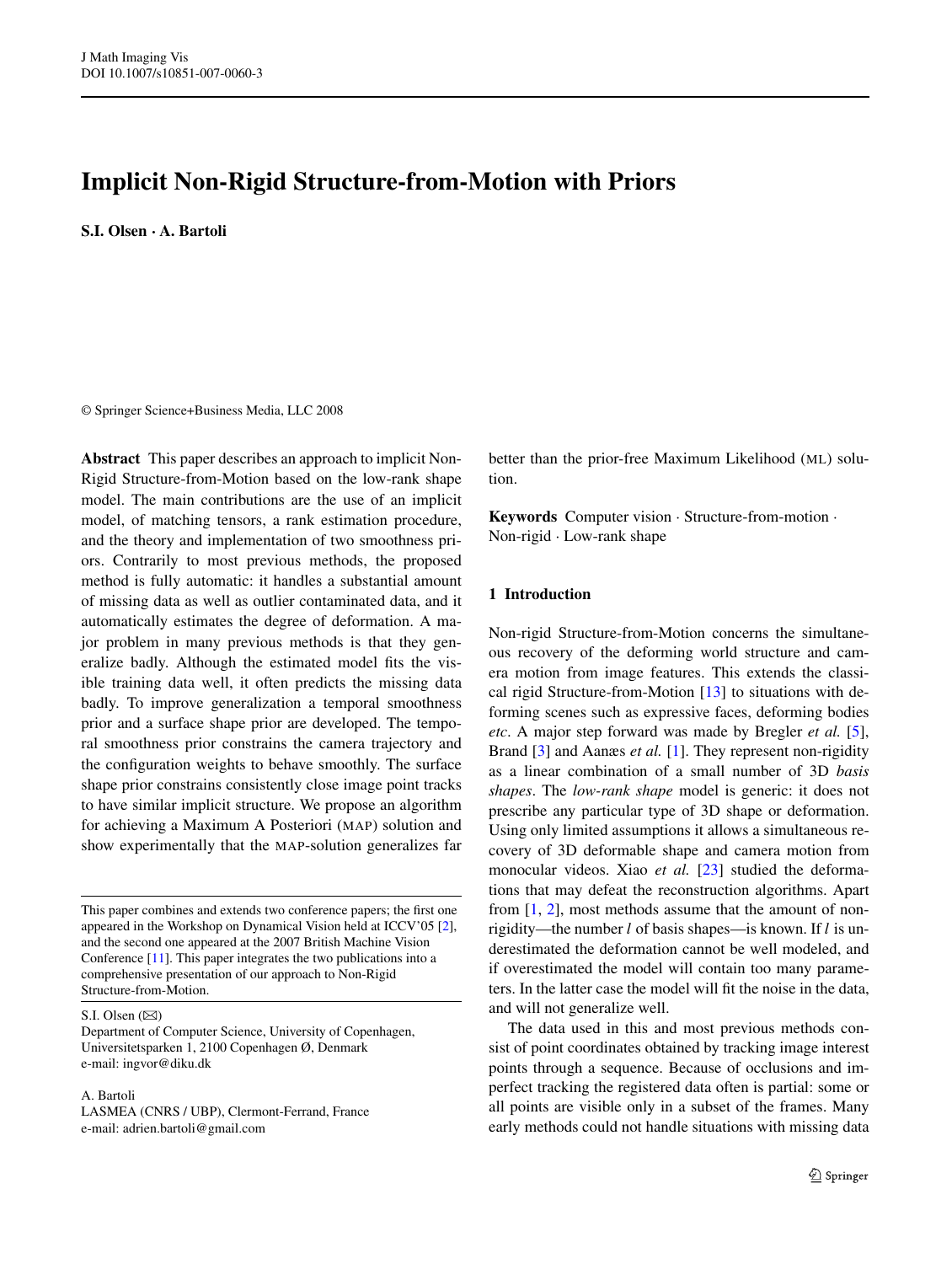[\[1](#page-10-0), [3,](#page-10-0) [5,](#page-10-0) [16](#page-10-0), [21,](#page-11-0) [22](#page-11-0)]. Recently a number of methods [\[6](#page-10-0), [10\]](#page-10-0) have been proposed to handle the missing data problem for the rigid Structure-from-Motion problem.

Estimating a model from partial data allows one to predict the projection of all world points on all images. The model generalizes well if the predicted points, on frames where the point is not registered, are accurate. If the degree of deformation is overestimated the model is unlikely to generalize well. Priors have been shown to improve generalization. In [\[7](#page-10-0)] a prior for rigidity was presented. In [\[18](#page-10-0)] a probabilistic PCA model using hierarchical priors is applied to avoid overfitting.

The present paper draws on and extends our previous work [[2,](#page-10-0) [11\]](#page-10-0). It gives an in-depth description of the implicit Maximum-Likelihood (ML) approach to non-rigid Structure-from-Motion [\[2](#page-10-0)], and its extension with temporal and shape smoothness priors [\[11](#page-10-0)], by which a Maximum A Posteriori (MAP) solution is formulated. The proposed MAP-estimator is based on four main steps: an initial solution is computed by using an ML-estimator minimizing the reprojection error. Second, the implicit coordinate frame is changed to maximize a temporal smoothness prior. Third, the implicit structure is re-estimated by minimizing a combination of the reprojection error and a surface shape prior. Finally, the motion and structure estimates are jointly refined by nonlinear optimization. The paper reports results on simulated and real data. It shows that the generalization ability of the MAP solution is greatly improved compared to the standard ML-estimation. Experiments show that tracks split by imperfect tracking can be glued correctly together.

*Contributions* Among the various methods using the lowrank shape model for non-rigid Structure-from-Motion, our framework is the first one to bring all of the following features:

- *Missing image points.* Most of the other methods are based on SVD to factorize a measurement matrix, *e.g.* [\[1](#page-10-0), [3–5,](#page-10-0) [7,](#page-10-0) [17](#page-10-0)], and thus do not deal with missing image points. Our framework handles cases for which only a few percents of the image points are observed (for instance, we successfully handle a sequence with only about 13% of the image points being observed), meaning that extreme occlusions and highly dynamical scenes can be handled. This is achieved thanks to the low-rank matching tensors and closure constraints we propose.
- *Robustness.* Most of the other methods assume that the noise on the image point positions follows a centered Gaussian *i.i.d.* distribution, *e.g.* [\[1](#page-10-0), [4](#page-10-0), [5](#page-10-0), [7,](#page-10-0) [18\]](#page-10-0). While this might be a sensible assumption if the points are manually clicked or at least checked by the user, this certainly is not true if the output of an automatic KLT-like point tracker is directly used as input. The points may drift from the ideal

track, and may also be totally mismatched. Our algorithm outputs, for each image point, a binary variable indicating if it is an inlier or an outlier with respect to the low-rank shape model.

- *Rank selection.* Most of the other methods assume that the rank, *i.e.* the degree of deformation, is known, *e.g.* [[4,](#page-10-0) [5](#page-10-0), [7](#page-10-0), [18\]](#page-10-0). This is definitely not a realistic assumption, since the rank is highly dependent on the scene content. Inspired by the GRIC model selection criterion, a robustified BIC, our algorithm computes the rank from the available data automatically.
- *Generic prior knowledge.* Most other methods assume the low-rank shape model as the only generic prior, *i.e.* the scene shape deforms according to a finite set of 'few' deformation modes, *e.g.* [\[1](#page-10-0), [5,](#page-10-0) [7\]](#page-10-0). This clearly is not enough to obtain a model that will generalize well to the entire sequence when only a small fraction of the data is available. Natural generic priors such as smooth camera motion, shape deformation and continuous surface shapes, are easily included in our framework. We show that the high generalization ability of the recovered model allows us to glue point tracks split during tracking, due to *e.g.* an occlusion or a tracking failure.

Our framework is entirely automatic, as it takes as input the point tracks produced by some point tracker, computes the rank, classify each image point as valid or erroneous, and outputs the sought after implicit reconstruction. A further step is to upgrade the implicit reconstruction to an explicit, *i.e.* metric one, which has been described in details in several recent papers [\[4](#page-10-0), [22](#page-11-0)].

*Organization of the Paper* Section [2](#page-2-0) reviews the implicit low-rank imaging model, its matching tensors and closure constraints. In Sect. [3](#page-3-0) we derive a method for estimating the degree of deformation. In Sect. [4](#page-4-0) model estimation on partial data is described. Sections [5](#page-5-0) and [6](#page-5-0) describe the proposed priors and their implementation. Section [7](#page-7-0) reports the experimental results. Finally, Sect. [8](#page-9-0) concludes the paper.

*Notation* Vectors are denoted using bold fonts, *e.g.* **x** and matrices using sans-serif or calligraphic characters, *e.g.* M or A. Index  $i = 1, \ldots, N$  is used for the images,  $j = 1, \ldots, M$ for the points. The Hadamard (element-wise) product is written  $\odot$ . Bars indicate 'centered' data, as in  $\bar{X}$ . We use the Singular Value Decomposition, denoted SVD,  $e.g. X =$  $U\Sigma V^{\mathsf{T}}$  where U and V are orthonormal matrices, and  $\Sigma$  is diagonal, containing the singular values of X in decreasing order. Operator vect*(*X*)* performs column-wise matrix vectorization.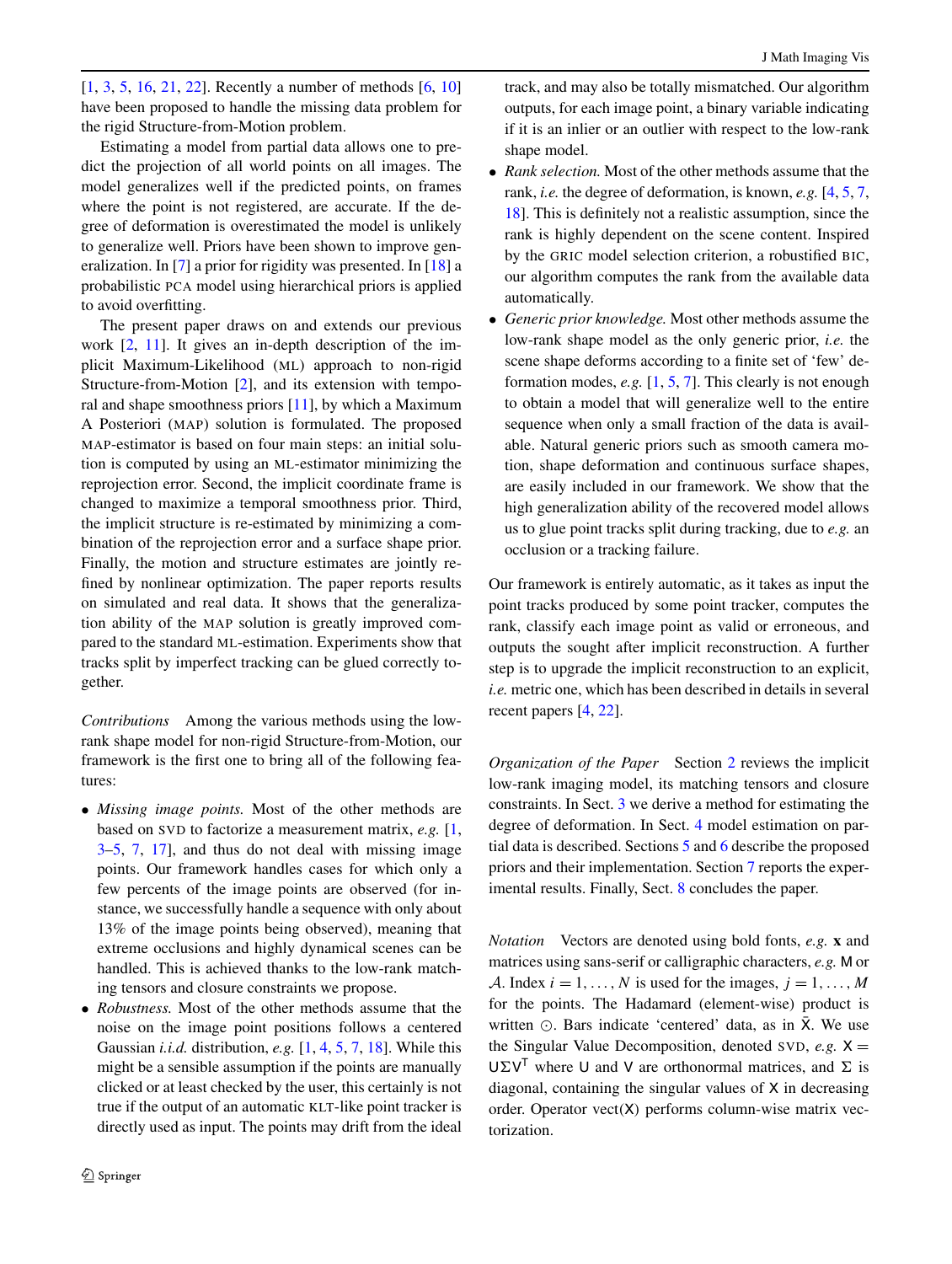## <span id="page-2-0"></span>**2 The Implicit Low-Rank Non-Rigid Model**

The standard rigid model describes the affine projection  $\mathbf{x}_i$ of a set of *M* 3D world points  $W_i$ , represented by a 3  $\times$  *M* shape matrix W onto *N* images represented by a  $2N \times 3$ motion matrix P of stacked  $2 \times 3$  affine camera projection matrices P*i*:

$$
\mathbf{x}_{ij} = \mathbf{P}_i \mathbf{W}_j + \mathbf{t}_i + \eta_{ij},\tag{1}
$$

where  $t_i$  is the position of the *i*-th camera and  $\eta_{ij}$  is a noise term. The 2*N* × *M* matrix **X** of time varying coordinates  $\mathbf{x}_{ij}$ is called the *measurement matrix* and has rank  $r = 3$  [[13\]](#page-10-0). In the non-rigid case,  $r > 3$ . The low-rank assumption is  $r \ll 1$ min{2*N,M*}. In *explicit* non-rigid models it is assumed that the shape points  $W_{ij}$  can be written as linear combinations over *l basis shapes*  $\mathbf{B}_{kj}$  with the *configuration weights*  $\alpha_{ik}$ :  $W_{ij} = \sum_{k=1}^{l} \alpha_{ik} B_{kj}$ . The explicit imaging model is:

$$
\mathbf{x}_{ij} = \mathsf{P}_i \left( \sum_{k=1}^l \alpha_{ik} \mathbf{B}_{kj} \right) + \mathbf{t}_i + \eta_{ij}.
$$
 (2)

Defining  $\mathbf{K}_{j}^{\mathsf{T}} = (\mathbf{B}_{1j}^{\mathsf{T}} \cdots \mathbf{B}_{lj}^{\mathsf{T}})$ , and  $M_{i} = (\alpha_{i1} P_{i} \cdots \alpha_{il} P_{i})$ the model writes  $\mathbf{x}_{ij} = M_i \mathbf{K}_{ij} + \mathbf{t}_i + \eta_{ij}$  and thus  $X = MK +$  $t1^{T} + \eta$  where M and K are  $2N \times 3l$  and  $3l \times M$  matrices and **1** is a vector of ones.

Replacing the model rank assumption 3*l* with the more general assumption  $r = 3l$  being a positive integer, introducing a  $(r \times r)$  full-rank matrix A and relaxing the replicated structure of the explicit motion matrix M*<sup>i</sup>* gives the *implicit model*:

$$
\mathbf{x}_{ij} = \mathsf{M}_i \mathbf{K}_j + \mathbf{t}_i + \eta_{ij}
$$
  
=  $(\mathsf{M}_i \mathcal{A}) (\mathcal{A}^{-1} \mathbf{K}_j) + \mathbf{t}_i + \eta_{ij} = \mathsf{J}_i \mathbf{S}_j + \mathbf{t}_i + \eta_{ij}$  (3)

and thus:

$$
X = JS + t1T + \eta,
$$

where the  $2N \times r$  matrix  $J = M \mathcal{A}$  is called the *implicit motion matrix*, and where the  $r \times M$  matrix  $S = A^{-1}K$  is named the *implicit shape matrix*. The matrix  $\mathcal A$  in (3) often is called *the mixing matrix* and represents a *corrective transformation* by which an implicit model can be upgraded to an explicit one. A defines the implicit coordinate frame in which the motion and the shapes are represented.

The model (3) is called implicit because no assumption is made on the replicated block structure of the motion matrices that often is used in explicit approaches *e.g.* [[4,](#page-10-0) [5](#page-10-0), [17](#page-10-0)]. Thus the implicit model is simpler than the explicit one but gives weaker constraints on point tracks. Note that the implicit (basis) shape vectors  $S_j$  are more difficult to interpret in terms of world coordinates. Similarly, the implicit motion matrices  $J_i$  (comprising camera pose and configuration weights) do no longer directly relate to the camera orientation. Here we assume that *r* is known. In Sect. [3](#page-3-0) we describe how *r* is estimated.

Because the factorization of X is ambiguous, due to the freedom of choosing  $A$ , an upgrading from implicit to explicit representation is important. Xiao *et al.* [\[22\]](#page-11-0) show that constraints on both the explicit motion and shape matrices must be considered to achieve a unique solution, namely the 'rotation' and the 'basis' constraints. They give a closed-form solution based on these constraints. In [[4\]](#page-10-0) Brand presents an alternative less noise sensitive method without the 'basis' constraints. We consider the upgrading as a postprocessing step that is not further dealt with in this paper.

Our goal is thus, given X with missing and erroneous elements, to recover J, S, and **t** while detecting the erroneous elements, and predicting the missing ones. If X is complete (no missing data), one approximate factorization can be found using SVD as  $\bar{X} = U\Sigma V^{T}$ , where  $\bar{X}$  is the centered measurement matrix, *i.e.* with the translational part being canceled. The implicit motion and shape matrices J and S, are recovered as the *r* leading columns of *e.g.* U and the rows of  $\Sigma V^T$  respectively. The assumption is that the information in the  $d = 2N - r$  dimensional discarded subspace corresponds to the noise  $\eta$ . This method however has limited interest in practice since real data almost always contain errors and missing points. We propose a method that deals with this kind of measurements. It is based on extending the rigid matching tensors [\[20](#page-10-0)] to the low-rank shape model we call them *low-rank matching tensors*. Matching tensors relate corresponding points over multiple images. Examples are the fundamental matrix and the trifocal tensor. In the non-rigid affine case the matching tensor is a  $2N \times d$  matrix N whose columns span the *d* dimensional left nullspace of the centered measurement matrix  $\bar{X}$ :

$$
\mathcal{N}^{\mathsf{T}}\bar{\mathsf{X}} = \mathsf{0}.\tag{4}
$$

As before  $N$  can be estimated using SVD. The closure constraints relate matching tensors to projection matrices. From (1) and (4) and for all implicit shape points  $S_i \in \mathbb{R}^r$  we have  $N<sup>T</sup>$ **JS**<sup>*j*</sup> = **0**, which gives our N-*closure constraint*:

$$
\mathcal{N}^{\mathsf{T}}\mathsf{J} = 0. \tag{5}
$$

The implicit motion matrix J consequently lies in the right nullspace of  $N<sup>T</sup>$  and may be estimated using an SVD. From  $J$ ,  $S$ <sup>*j*</sup> can be retrieved point-wise by triangulation. From  $\mathbf{x}_i = \mathbf{J} \mathbf{S}_i$  we get  $\mathbf{S}_i = \mathbf{J}^\dagger \mathbf{x}_i$ , where  $\mathbf{J}^\dagger$  is the pseudoinverse of J. In case of outlier contaminated data the computation of  $\mathcal N$  as well as the triangulation must be done robustly so that blunders do not corrupt the computation. We use a RANSACbased approach called MSAC [\[15](#page-10-0)].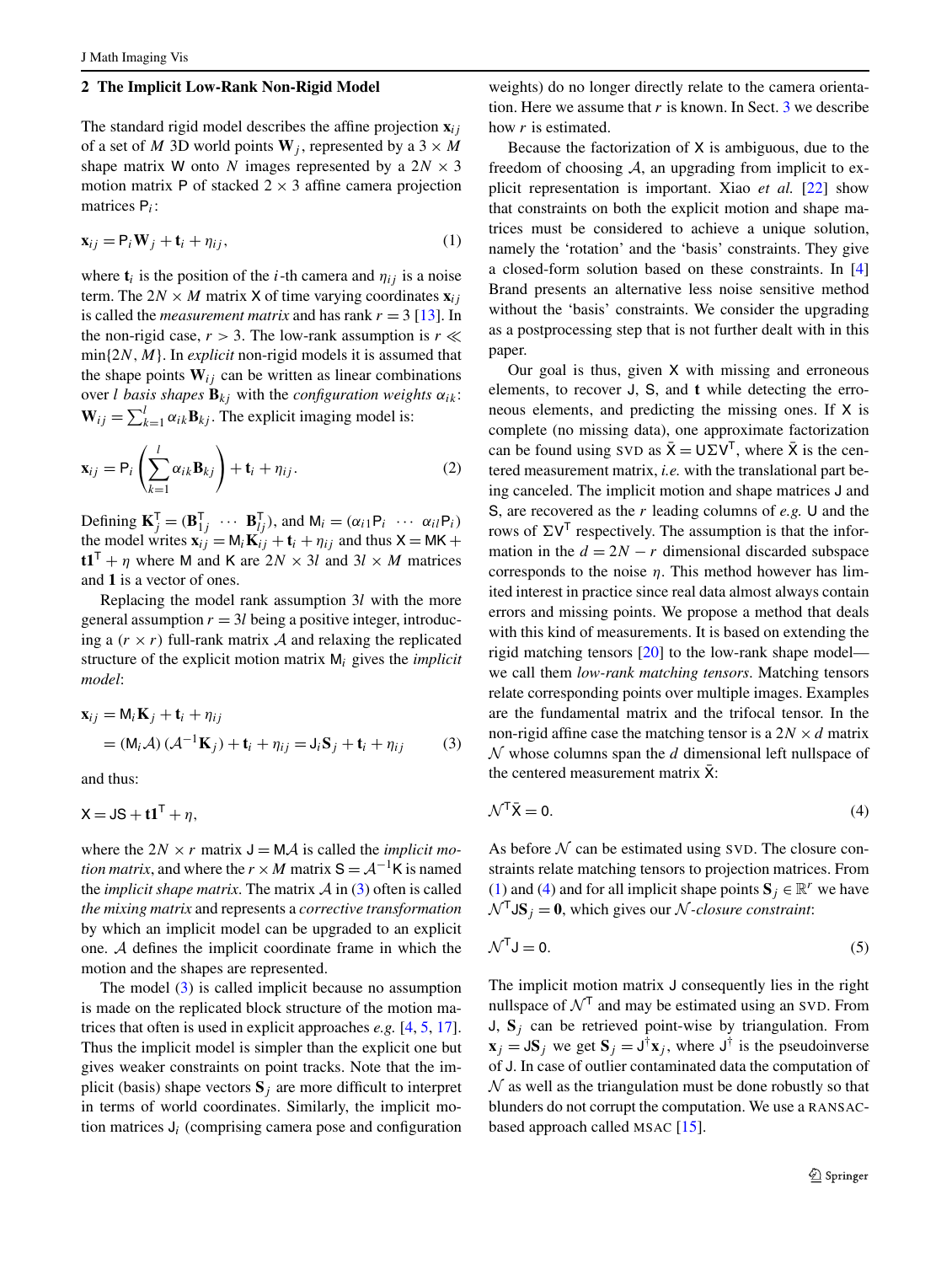#### <span id="page-3-0"></span>**3 Estimating the Rank**

Estimating the rank *r* of the measurement matrix is of utmost importance. If *r* is chosen too small the model will not be able to express the deformations; if chosen too large the model will fit the noise. For many real sequences the transition between the singular value subspaces containing deformation information and those containing noise is blurred. This makes a guessing of *r* difficult. For explicit models (using  $l = \lceil \frac{r}{3} \rceil$  ) an upgrade to a metric model may be difficult if *l* is selected too large [\[4](#page-10-0)]. In [[18\]](#page-10-0) it is argued that if appropriate priors are used an overestimation of *r* is not severe. We have made similar observations using the priors described in Sect. [5.](#page-5-0) However still a good guess of *r* is needed.

Most previous work assumes that the rank of X is given. A simple rank estimation by thresholding the singular value spectrum is used in [\[24](#page-11-0)]. If outliers corrupt the data or if the energy of the weakest non-rigid components is comparable in magnitude to the noise then such methods are unlikely to work. In [\[12\]](#page-10-0) a deformation index is based on the correlation matrix of the in-frame position information. In [[1\]](#page-10-0) the Bayes Information Criteria (BIC) is used for rank selection. We propose to use the GRIC model selection criterion proposed in [[14\]](#page-10-0). GRIC is a robustified version of BIC. Let *k* be the number of parameters of the model and  $\mathcal L$  the loglikelihood of the error distribution, both functions of *r*. Then we aim at selecting the *r* minimizing  $-2\mathcal{L} + k \log(M)$ . In GRIC the error distribution is obtained from a mixture between a Gaussian inlier part and a uniform outlier part:

$$
P = \gamma P_{in} + (1 - \gamma)P_{out}
$$
 (6)

$$
= \frac{\gamma}{c} \left( \frac{1}{\sqrt{2\pi\sigma^2}} \right)^{2N-r} \exp\left( -\frac{e^2}{2\sigma^2} \right) + \frac{1-\gamma}{v},\tag{7}
$$

where the error of the fit for the inliers can be modeled by an isotropic zero mean Gaussian. Here *e* is the 2*N* − *r* dimensional error perpendicular to the fitting manifold and  $\frac{1}{c}$ is a prior of the point track, assuming a uniform distribution on the volume (with size *c*) on which an observation may occur. *v* similarly is the volume of space in which an outlier can occur. When, for a point track,  $\frac{e^2}{\sigma^2}$  exceeds a value *T*, the track can be classified as being more probable to belong to the outlier distribution than to the inlier distribution. It is easy to show that:

$$
T = 2\log\left(\frac{\gamma}{1-\gamma}\right) + (2N-r)\lambda,\tag{8}
$$

where

$$
\lambda = 2\log(U) - \log(2\pi\sigma^2),\tag{9}
$$

$$
U = \left(\frac{v}{c}\right)^{\frac{1}{2N-r}}.\tag{10}
$$

Replacing the mixture model with a maximization approach, and using:

$$
\rho\left(\frac{e2}{\sigma^2}\right) = \begin{cases} \frac{e2}{\sigma^2} & \text{if } \frac{e2}{\sigma^2} \le T, \\ T & \text{if } \frac{e2}{\sigma^2} > T \end{cases}
$$
\n(11)

the log-likelihood term  $-2\mathcal{L} = -2\log(P)$  can be shown to equate:

$$
\sum_{i}^{M} \rho \left(\frac{e2}{\sigma^2}\right) - 2M \log \left(\frac{\gamma}{c}\right) - M(2N - r)\lambda, \tag{12}
$$

where we have assumed independence of the *M* observations. Because the matching tensor has  $d = 2N - r$  equations in 2*N* coordinates, and because the equations are homogeneous and orthogonal we have:

$$
k = 2Nd - d - \frac{d(d-1)}{2} = (2N^2 - N) - \frac{1}{2}r(r - 1).
$$
 (13)

Ignoring the constant terms  $2M \log(\frac{\gamma}{c})$ ,  $(2N^2 - N) \log(M)$ , and 2*MNλ* the GRIC measure becomes:

$$
GRIC = \sum_{j=1}^{M} \rho \left(\frac{e_j^2}{\sigma^2}\right) + Mr\lambda - \frac{1}{2}r(r-1)\log(M). \tag{14}
$$

It is clear that the *r* minimizing this equation depends on the value of  $U$  defined in (10). To avoid estimating  $U$  we notice that an often used alternative approach to the estimation of *T* is by the value of the inverse cumulative  $\chi^2$  distribution with  $2N - r$  degrees of freedom [\[8](#page-10-0)]. For relevant values of  $2N - r$  this is approximately linear with a slope of  $λ$ . Thus we estimate *λ* directly.

Because the data may contain outliers we use the robust estimator MSAC [[15\]](#page-10-0) in conjunction with the GRIC. Thus to find the rank value minimizing GRIC we must sample this repeatedly for all relevant values of *r*. To limit the computational cost the sequence of trials is divided into groups using gradually narrower intervals of possible rank values.

As described in the next section a limitation to partial data forces the rank-value analysis to be made in (overlapping) frame intervals. From such block-rank values a global one may then be estimated, *e.g.* by the maximum. In general the block-rank values will be smaller than the global rank value, because no block may contain the complexity of deformation present in the full sequence. If the frame span for each block is very small the underestimate may be severe. In the next section a heuristic for selecting the block size is discussed. Here the deformation within each block is assumed sufficiently representative for the deformation within the compound sequence. In this case the maximum may be a good rank estimate, because it is the largest underestimate that there is evidence for. One alternative would be to apply a robust maximum operator.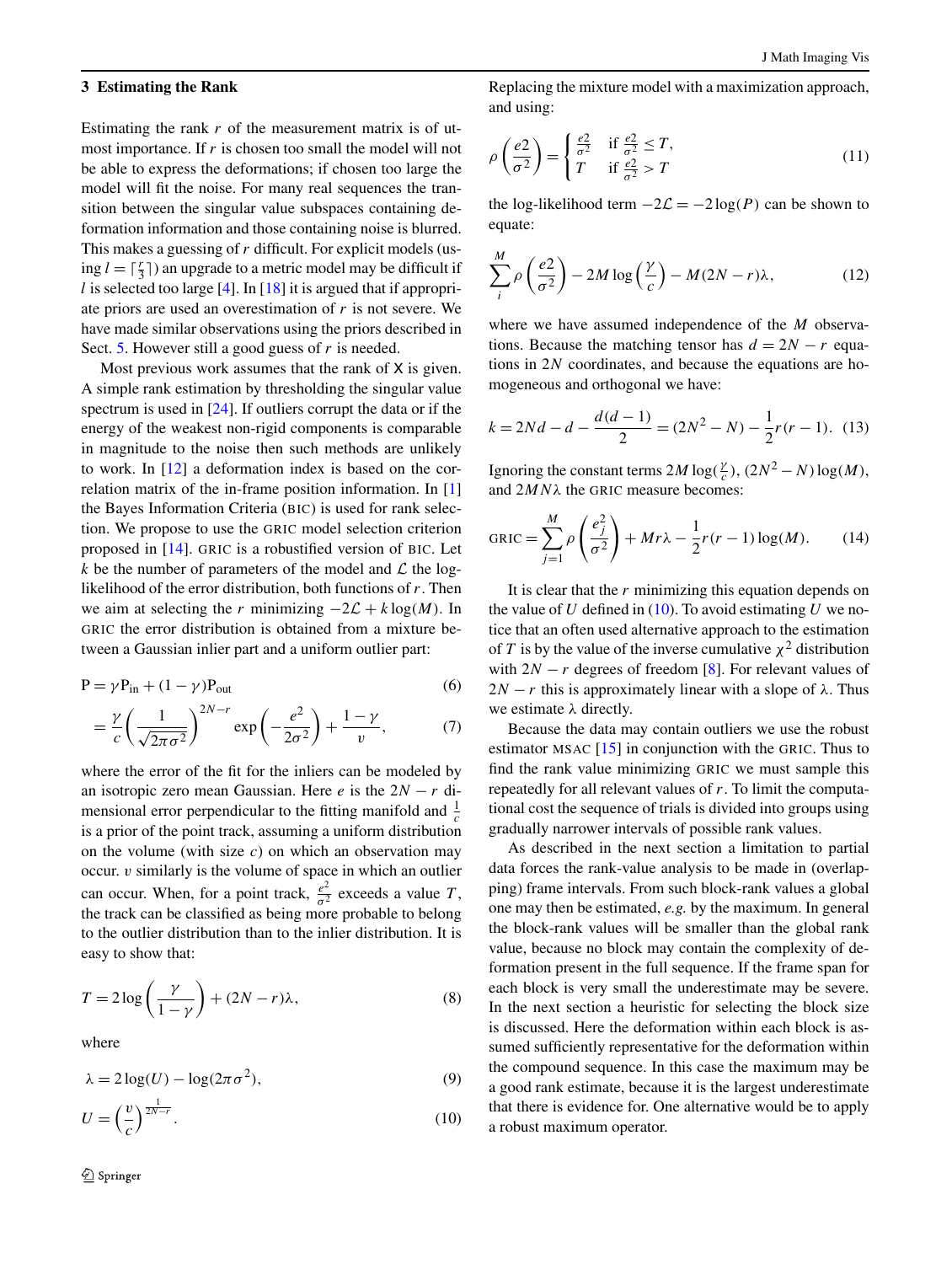<span id="page-4-0"></span>**Fig. 1** 1654 tracks in 250 frames. The degree of visibility is 13.26%



## **4 Handling Partial Data**

Because of occlusions and imperfect tracking the measurement matrix X often will be defined only in a diagonal band. Figure 1 shows an example of the visibility matrix  $V$  for a sequence with 250 frames.  $V$  is a  $N \times M$  binary matrix associated to  $X$  specifying if  $x_{ij}$  is defined or is missing. For practical use, handling of partial data is of great importance. A direct application of SVD, as described in the previous sections and used in a large number of previous methods  $[1, 1]$  $[1, 1]$ [3,](#page-10-0) [5,](#page-10-0) [16](#page-10-0), [22](#page-11-0)], is not possible. One method to proceed is to extract blocks of complete data from the diagonal band of X [\[9](#page-10-0), [10\]](#page-10-0). A survey of this and other methods for partial data handling can be found in [[6\]](#page-10-0). As discussed in a following section we need an initial factorization of X which we then can improve by an iterative non-linear refinement step. For this purpose an application of the matching tensor approach on a block partitioning is ideal.

Given *r*, a *d* dimensional matching tensor  $\mathcal{N}_b$  can be computed robustly for each block *b*. For each matching tensor, ([5\)](#page-2-0) gives a closure constraint on the joint motion matrix J:

$$
\left(\begin{array}{cccccc} \mathbf{0}_{(d \times 2(i_b-1))} & \mathcal{N}_b^{\mathsf{T}} & \mathbf{0}_{(d \times 2(N-i'_b))} \end{array}\right) \mathsf{J} = \mathbf{0},\tag{15}
$$

where  $i_b$  and  $i'_b$  are indexes of the first and last frame in block *b*. Stacking the constraints for all blocks yields an homogeneous linear least squares problem  $\Vert A J \Vert^2$  which must be solved such that J has full column rank. Without loss of generality the full column rank constraint can be replaced by constraining J to be column orthonormal. A solution is given by the *r* last columns of V in the SVD  $A = U\Sigma V^{T}$ .

For each block the translation vector **t** *<sup>b</sup>* is computed prior to  $\mathcal{N}_b$ . The joint translation vector **t** can be found by minimizing the reprojection error  $\sum_b \|\mathbf{t}^b - \mathbf{J}_b \mathbf{T}_b - \mathbf{t}_b\|^2$ , where

**T** is the reconstructed centroid, and where the subscript *b* in  $J_b$ ,  $T_b$ , and  $t_b$  denotes the restriction of the joint matrices and vectors to the frames within block *b*. The reprojection error is rewritten  $||Bw - b||^2$ , where the unknown vector **w** contains **T** and **t**. The solution is given by using the pseudo-inverse since there is an *r* dimensional ambiguity, making B rank deficient with a left nullspace of dimension *r*. This correspond to the translational ambiguity between the basis shapes and the joint translation **t**:  $\forall \gamma \in \mathbb{R}^r$ , **x**<sub>*j*</sub> = JS<sub>*j*</sub> + **t** = J(S<sub>*j*</sub> - *γ*) + J*γ* + **t** = JS<sup>*/*</sup><sub>*j*</sub> + **t**<sup>*'*</sup>.

Given the estimates of J and **t**, the shape vectors  $S_i$  now can be computed by a robust minimization of the reprojection error. An advantage is that this makes possible a detection of outliers. Alternatively, as described in Sect. [6.2,](#page-6-0) computation of  $S_j$  may be postponed until the prior information is included.

As discussed in the previous section it is an advantage for the rank estimation if the data partitioning is made to maximize the block frame span. However, increasing this span will decrease the number of tracks visible in all of the frames within the block. As a minimum  $M_b$  must be larger than  $2N_b$ , where  $N_b$  and  $M_b$  are the block frame span and the number of tracks within the block. Because a RANSAC- based estimation is used  $M_h \gg 2N_b$  is preferred. One heuristic is to choose  $N_b$  by the maximal value such that  $M_b > 4N_b$ . In practice this may not be possible if  $N \gg M$ , if only very few data is visible, or if some tracks are very short. Often is an advantage to eliminate tracks shorter than 10–20 frames. To guide the block partitioning one heuristic is to start with the previously mentioned choice of  $M_b = 4N_b$ , and then decrease or increase  $N_b$ , still requiring  $M_b > 2N_b$ , towards a situation where the block shape becomes similar to the shape of the measurement matrix itself.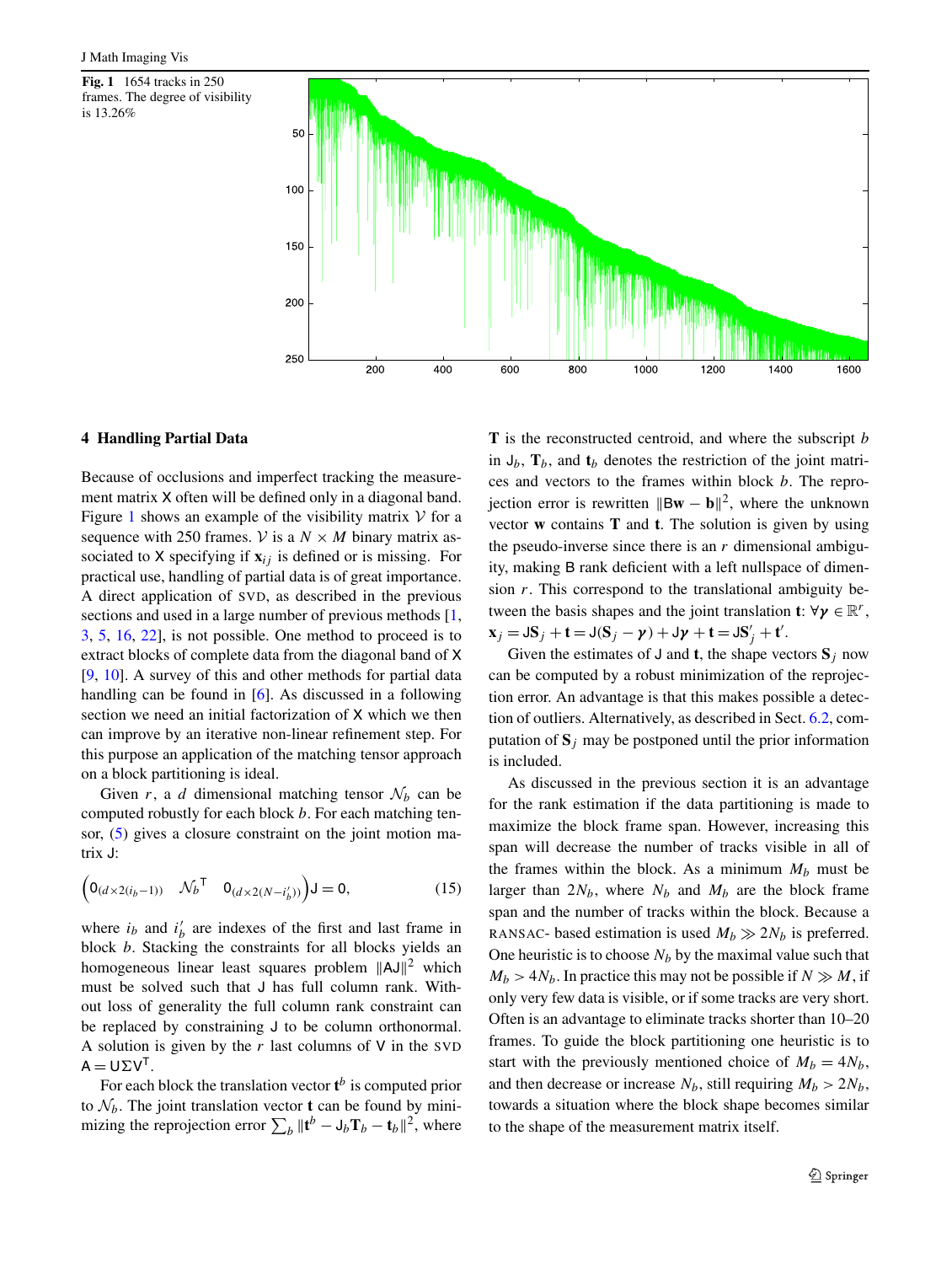#### <span id="page-5-0"></span>**5 The Priors**

Prior knowledge on both motion and shape can be very useful in Non-Rigid Structure-from-Motion. In [\[7,](#page-10-0) [19\]](#page-10-0) the analysis is bootstrapped from an assumption of a rigid scene. More basis shapes are incrementally added if necessary. In [\[24](#page-11-0)] a prior matrix is built from observed trajectories. Using a spectral clustering method a RANSAC-based motion segmentation is then derived. In [[18\]](#page-10-0) a probabilistic principal component analysis is used as an hierarchical Bayesian prior. The method makes possible a simultaneous estimation of 3D shape and motion, and of the deformation model. A Gaussian prior is put on the configuration weights  $\alpha_{ik}$  in [\(2](#page-2-0)). Thus, the shapes are sought as similar as possible to each other. To a large degree the purpose of this approach and our surface shape prior (see below) are similar.

It is generally recognized  $[4, 23]$  $[4, 23]$  $[4, 23]$  $[4, 23]$  $[4, 23]$  that upgrading an initial factorization to a metric one, *i.e.* estimating the mixing matrix, is a hard problem. The methods in [[4,](#page-10-0) [23](#page-11-0)] both rely on a non-trivial optimization step. The global optimum is rarely found unless the optimization is initialized at a point close to it. Thus an initial choice of coordinate frame according to a prior may show crucial for successful upgrading.

For nonlinear models with many parameters often many completely different parameter settings may result in fits which are approximately equally good when measured on the training data. However, when measured on data held back for test usage some solutions may predict these much better that others. Such solutions are said to generalize better. Often it is an advantage to select a solution that generalizes well but have a slightly worse reprojection error than the other way around. Below we motivate and formulate a temporal smoothness prior and a surface shape prior, both intended to improve generalization.

#### 5.1 Temporal Smoothness Prior

For most image sequences, the camera motion is smooth. For points on a smoothly deforming surface the configuration weights smoothly vary as well which means that the surface does not 'jump' between poses but rather smoothly interpolates them. Since both the configuration weights and the camera parameters are encapsulated in the  $J_i$  matrices, these should vary smoothly from frame to frame giving the smoothness measure:

$$
\mathcal{E}_{\mathbf{J}}(\mathbf{J}) = \sum_{i=1}^{N-1} \|\mathbf{J}_i - \mathbf{J}_{i+1}\|^2 = \|\mathbf{L}\|^2,
$$
 (16)

where L is the  $2(N - 1) \times r$  matrix of stacked projection difference matrices. The previously described factorization is ambiguous up to an  $r \times r$  full rank mixing matrix A. From (16) we see that  $\mathcal{E}_J(J) \neq \mathcal{E}_J(J,A)$ . This suggests to select the

A minimizing (16). Note that since  $\mathcal{E}_J(J\mathcal{R})$  is invariant to any orthonormal matrix  $R$  we will not totally fix the mixing matrix but leave freedom for any orthogonal transform.

#### 5.2 Surface Shape Prior

Points which are close in space also project closely on the images. In case of points on a deforming continuous surface the opposite is true as well. Solutions obtained by the previously described method does not encourage such behavior. As a consequence the projected trajectories for such close tracks may deviate significantly outside the estimation area. Often the ability to generalize acceptably disappears just 2–5 frames away from the images in which the points are visible. To improve generalization a surface shape prior is imposed.

First notice that without fixing the coordinate frame in which the shapes in S are represented the usual norm distance between two shapes is meaningless. However having fixed the mixing matrix (up to an orthogonal matrix) it becomes meaningful.

The shape similarity  $\alpha(j_1, j_2)$  of two point tracks  $j_1 \neq j_2$ is measured by a decreasing function of a distance measure  $d(j_1, j_2)$  between the point tracks. The surface shape prior then is:

$$
\mathcal{E}_{S}(S) = \sum_{(j_1, j_2) \in \Omega} \alpha(j_1, j_2) \cdot \|S_{j_1} - S_{j_2}\|^2,
$$
 (17)

where  $\Omega$  is the set of track tuples simultaneously visible for a minimum number of, say 10, frames. As for the shape similarity a Gaussian  $\alpha(j_1, j_2) = \exp(-\frac{d(j_1, j_2)^2}{2\sigma^2})$  is appropriate. In the experiments we computed  $\sigma$  as 0.03 times the image width. One measure of track distance is the maximum:  $d(j_1, j_2) = \max_i \{ ||\mathbf{x}_{ij_1} - \mathbf{x}_{ij_2}||_2 \}$ . Alternative measures include robust estimates of the average or maximum point track distance. As for the temporal smoothness prior,  $\mathcal{E}_S$  is invariant to any orthonormal matrix R.

#### **6 Non-Rigid Structure-from-Motion with Priors**

The model simultaneously minimizing the reprojection error, the smoothness prior and the surface shape prior, *i.e.* the cost:

$$
\mathcal{E}_{RE}(J, S) + \gamma \mathcal{E}_{J}(J) + \beta \mathcal{E}_{S}(S)
$$
\n(18)

must be minimized by nonlinear optimization. To ensure a good starting point, and because the coordinate frame in which the shapes are represented influences the solution through the priors, we choose (initially) this frame by minimizing the temporal smoothness prior. This fixes the mixing matrix up to an orthogonal matrix, to which the surface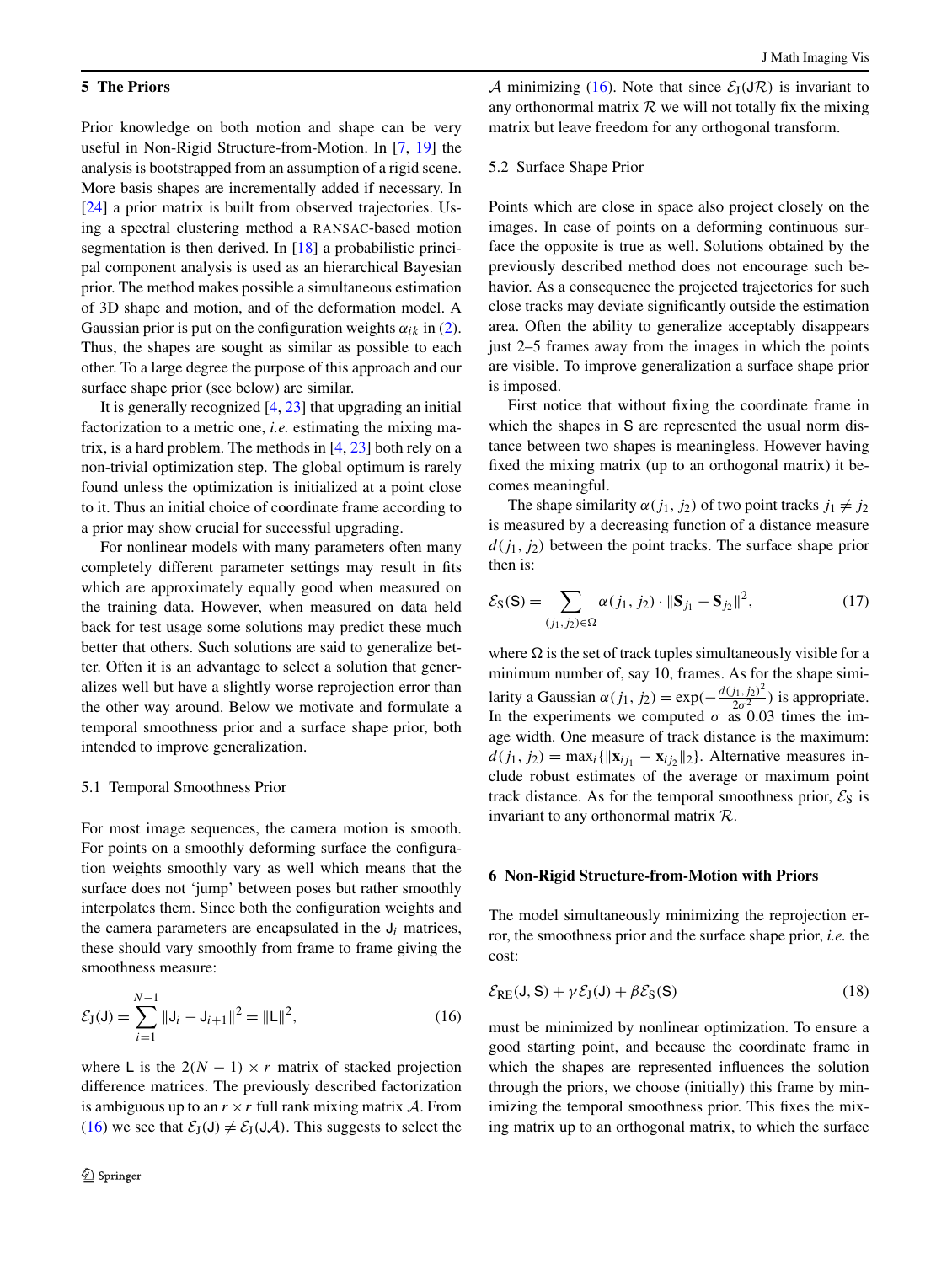<span id="page-6-0"></span>**Table 1** Summary of our non-rigid low-rank implicit structure-from-motion algorithm

#### **OBJECTIVE**

Given *M* point tracks over *N* images as a possibly incomplete  $(2N \times M)$  measurement matrix X, compute the implicit non-rigid motion  $J_i$ , the implicit non-rigid shape points  $S_j$ , and an estimate of the rank r. Classify each image point as an inlier or an outlier.

**ALGORITHM** 

- 1. Partition the sequence into overlapping blocks with complete data (Sect. [4](#page-4-0)). For each block, robustly estimate the block rank and the associated matching tensor (Sects. [2](#page-2-0) and [3\)](#page-3-0).
- 2. Estimate the global rank *r*: apply the closure constraints to solve for the joint implicit motion matrix J and the joint translation vector **t** (Sect. [4](#page-4-0)).
- 3. Detect the outliers by robustly fitting the model to each point track using RANSAC.
- 4. Use the temporal smoothness prior to select the coordinate transformation A and apply this to J (Sects. [5.1](#page-5-0) and 6.1).
- 5. Estimate the shape vectors **S***<sup>j</sup>* minimizing a weighted sum of the reprojection error and the shape smoothness prior measure (Sects. [5.2](#page-5-0) and 6.2).
- 6. Nonlinearly refine the implicit motion and shape points by minimizing a combination of the reprojection error, the temporal smoothness measure and the shape smoothness measure.
- 7. Estimate the missing data and glue tracks if they comply with the estimation.

shape prior is invariant. Next, by using the surface shape prior an initial guess for S is obtained. Finally J and S are jointly refined by nonlinear least-squares optimization. The constants  $\gamma$  and  $\beta$  in (18) are chosen *ad hoc* such that the two priors initially contribute relative to the reprojection error with certain amounts, say 0.2 and 0.02. Below, the initial application of the two priors is described. The algorithm is summarized in Table 1.

#### 6.1 The Coordinate Frame

The temporal smoothness prior measure (16) obviously depends on the mixing matrix. Consequently we (partially) determine this as the  $r \times r$  full rank matrix A minimizing  $\mathcal{E}_J(\mathsf{J}\mathcal{A}) = ||\mathsf{L}\mathcal{A}||^2$ . The motivation is that determining the mixing matrix ensures that the camera motion is 'close' to the optimal one. To avoid the shrinking effect of reducing the prior value by simply scaling down J we require  $det(A) = 1$ . Let  $L = U\Sigma V^{\mathsf{T}}$  be an SVD of L. A closed-form solution for A is provided in the Appendix.

$$
\mathcal{A} = \left(\sqrt{\prod_{k=1}^{r} \sigma_k}\right) \mathsf{V} \Sigma^{-1}.\tag{19}
$$

Given A we change the coordinate frame by  $J \leftarrow J \mathcal{A}$  and  $S \leftarrow A^{-1}S$  without changing the reprojection error. However the value of the prior  $\mathcal{E}_{J}(J)$  is significantly reduced.

#### 6.2 Surface Shape Prior Implementation

Having fixed the non-rotational part of the mixing matrix it becomes meaningful to compute an estimate of the structure S. Given the modified joint motion matrix J, S is sought to minimize a weighted sum of the reprojection error and the surface shape prior:

$$
\mathcal{E}_{RE}(\mathbf{J}, \mathbf{S}) + \beta \mathcal{E}_{S}(\mathbf{S})
$$
  
=  $\|\mathcal{V} \odot (\mathbf{X} - \mathbf{J} \mathbf{S} - \mathbf{t} \mathbf{1}^{\mathsf{T}})\|^2$   
+  $\beta \sum_{(j_1, j_2) \in \Omega} \alpha(j_1, j_2) \cdot \|\mathbf{S}_{j_1} - \mathbf{S}_{j_2}\|^2,$  (20)

where V is the combined inlier and visibility matrix and  $\Omega$ is the set of 'close' point tracks. The S minimizing this expression leads to a larger reprojection error compared to the initial solution. The reprojection error increases with *β*. We choose a value of  $\beta$  such that the reprojection error either remains below say 2 pixels or is increased by a factor smaller than say 0.5. Since the result is not sensitive to an accurate value of  $\beta$  an approximate value is found using an iterative approach with only few iterations. Equation (20) can be rewritten:

$$
\mathcal{E}_{RE}(\mathsf{J}, \mathsf{S}) + \beta \mathcal{E}_{S}(\mathsf{S}) = \|\mathbf{v} \cdot (\bar{\mathbf{x}} - \mathcal{M}\mathbf{s})\|^2 + \beta \|\mathcal{L}\mathbf{s}\|^2, \qquad (21)
$$

where  $\bar{\mathbf{x}} = \text{vect}(\bar{\mathbf{X}})$  and  $\mathbf{s} = \text{vect}(\mathbf{S})$ .  $\mathcal{M} = \text{diag}_{\mathcal{M}}(\mathbf{J})$  is a  $(2NM) \times (rM)$  block diagonal matrix with *M* repetitions of J. If  $p = |\Omega|$  is the number of 'close' pairs of tracks then  $\mathcal L$  has *p* row blocks  $\mathcal L_{(i_1,i_2)}$  of the form:

$$
\mathcal{L}_{(j_1,j_2)} = \alpha(j_1, j_2) \cdot (0 \dots 0, I, 0 \dots 0, -I, 0 \dots 0), \tag{22}
$$

where I and 0 are the  $r \times r$  identity and zero matrices, and where the position of the two identity matrices correspond to the indexes  $j_1$  and  $j_2$ . Thus  $\mathcal L$  has size  $(rp) \times (rM)$ . With this rewriting we can directly see that the least squares solution is:

$$
\mathbf{s} = [\mathcal{M}^\top \mathcal{M} + \beta \mathcal{L}^\top \mathcal{L}]^{-1} \mathcal{M}^\top \mathbf{x}.
$$
 (23)

Due to the sparseness of the matrices an implementation using a sparse matrix representation is advantageous.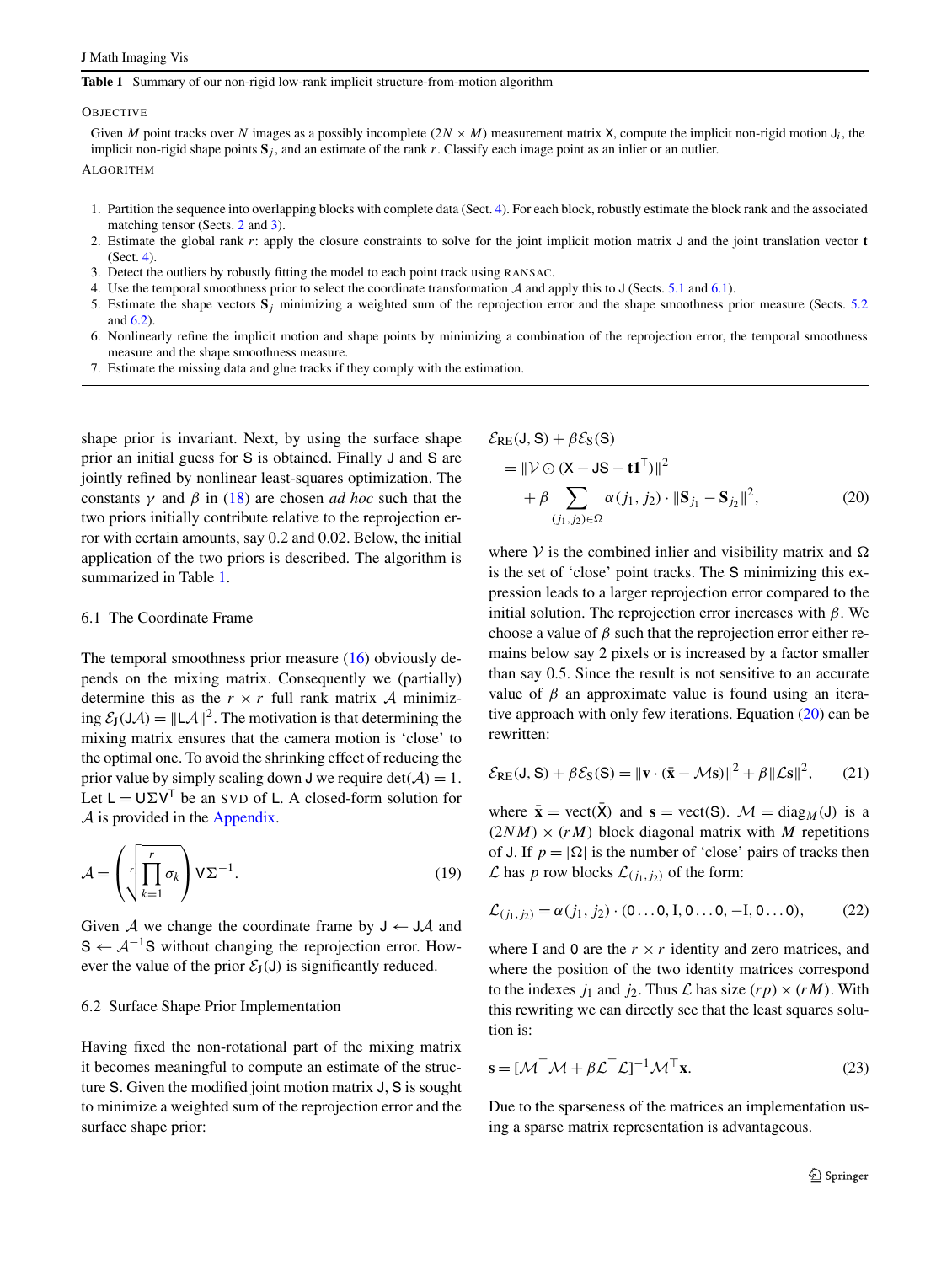<span id="page-7-0"></span>

**Fig. 2** Reprojection error and generalization error versus the variance of added noise  $\sigma$  for different percentages of hidden points to compute the generalization error

## **7 Experimental Results**

In the experiments reported below we will first test the ability of the basic estimation method (without priors) to behave well on "easy" synthetic sequences with partial, noisy, and outlier corrupted data. Next we report experiments showing the advantages of the temporal smoothness prior and the shape smoothness prior on real images. Finally, an example of track gluing is reported.

#### 7.1 Experiments on Easy Synthetic Data

We simulated  $N = 180$  cameras observing a set of  $M = 1000$ points generated from  $l = 5$  basis shapes, hence with rank  $r = 3l = 15$ . The configuration weights were chosen in order to give a decaying energy to successive deformation modes, and such that the singular spectrum decayed smoothly to zero at the true rank value. The simulation setup produces a complete measurement matrix from which we extract a sparse, band-diagonal measurement matrix X with about 50% of the data, similar to what a real intensity-based point tracker produces. Gaussian distributed noise with zero mean and a variance of  $\sigma^2$  was added to the image points. In the first experiment the true rank was assumed known. No prior information was used. Figure 2 shows plots of the reprojection error and the generalization error as functions of *σ* . The generalization measures are made in 5 bands including the training data and 11%, 22%, 49%, 84%, and all of the data held back for test. Figure 2 shows that the error is approximately proportional and slightly larger to the noise level. As expected the generalization error increases with the generalization distance. The reason that the generalization error

Table 2 Average and standard deviation of estimated rank estimate as function of the true rank. In the test 300 "easy" sequences with a varying amount of up to 50% outliers was used

| True rank |      | h    |      | 12    | 15    | 18    |
|-----------|------|------|------|-------|-------|-------|
| Average   | 3.67 | 5.98 | 8.47 | 11.06 | 13.68 | 16.32 |
| Std.      | 0.44 | 0.41 | 0.57 | 0.60  | 0.62  | 0.76  |

is only slightly larger compared to the reprojection error is that the data was designed to be "easy".

In the second experiment the rank value estimation was tested using the same data. Table 2 show the average and the standard deviation of the estimated rank value as function of the true rank value. In the test 50 sequences for each of 6 different amounts of outlier contamination (0%, 10%, 20%, 30%, 40% and 50%) was used. No matter the degree of outlier contamination the results were, as expected, very similar. In Table 2 these numbers are averaged. As seen GRIC slightly over/under-estimates the rank when this is small/large.

The results show that the basic implicit non-rigid structure-from-motion modeling works well on "easy" synthetic data. When the difficulty of the data increases, *e.g.* when the singular value spectrum becomes flatter, the modeling error increases, and the rank estimate gets more uncertain with a tendency to be overestimated. In case of real data, overestimation is less meaningful because the model is empirical, *i.e.* no real data are fully explained by the model. In any case such "overestimation" does not seem serious if priors are used.

#### 7.2 Experiments with Priors Using Real Videos

In the following experiments we measure the improvement in generalization by applying the two priors. The generalization is measured by the average point prediction accuracy as a function of the generalization distance, *i.e.* the column-wise distance in frames to the closest data point used for training. To make the experiment realistic only real sequences are used. Figure [3](#page-8-0) shows single frames from the two sequences called *Bears* and *Groundhog day*. The sequence *Bears* shows a limited amount of deformation of a continuous surface. In total 94 points were visible in 94 images. The *Groundhog day* sequence is more difficult showing several independent deformations. Originally the measurement matrix was partial, so a complete sub-matrix of 75 frames and 117 point tracks was extracted. From the two complete matrices diagonal bands with 50% entries were selected for training. A third sequence was constructed from the (complete) sequence *Bears* by splitting each track in three sub-tracks. To make the test more realistic the data related to the last 1–7 frames of each track was randomly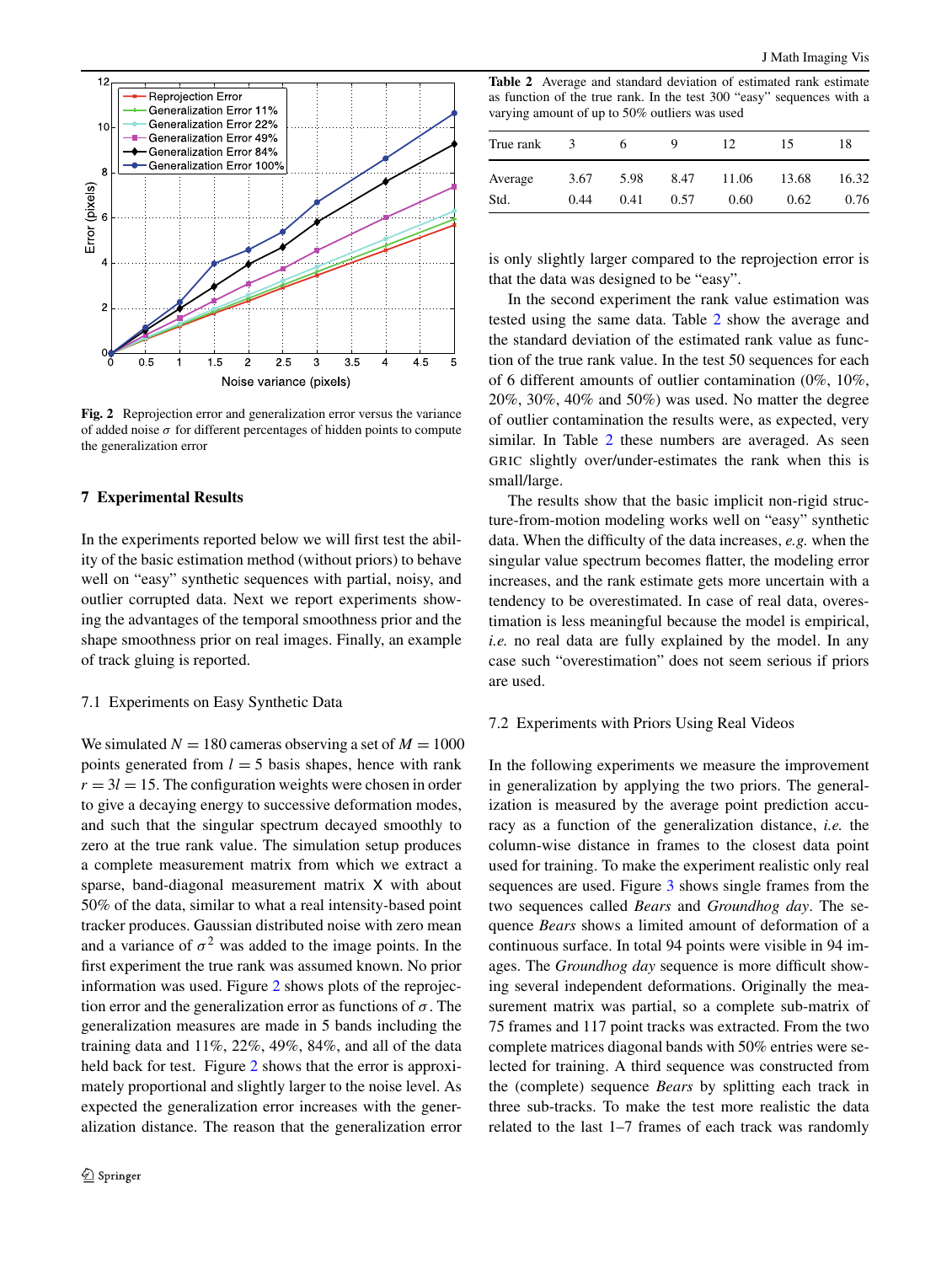<span id="page-8-0"></span>

**Fig. 3** Images from the *Bears* sequence (*top*) and the *Groundhog day* sequence (*bottom*) with marked points

deleted. This resulted in a new measurement matrix with 282 tracks. The visibility matrix is shown to the left in Figure [6.](#page-9-0)

On the sequence *Bears* with partial data the rank was estimated to 5. After initial estimation  $\mathcal{E}_{RE} = 0.82$  pixels. Applying the priors increased this to 1.20 pixels. The temporal smoothness measure was reduced by a factor of 108.7. Fig. 4 shows on the top a plot of the average generalization error as function of the generalization distance. Without prior use the generalization becomes bad even for short generalization distances. With prior use the error is significantly reduced. For this, relatively easy, sequence the estimated model seems reliable up to a distance of about 15–20 frames. To illustrate the effect of the prior usage Fig. [5](#page-9-0) show a close-up of 4 tracks from the *Bears* sequence. The positions computed by using the two priors (squares) are much closer to the true positions (stars) than the ones obtained by not using the priors (diamonds).

On the sequence constructed from *Bears* by track splitting the rank was, as before, estimated to 5. The reprojection error was increased from 0.53 pixel to 1.74 pixels by application of the priors. The temporal smoothness measure was reduced by a factor of 124.2. Figure 4 shows on the bottom that the average generalization error with prior usage is almost constant about 2–3 pixels independently of the generalization distance. This is much less than without prior



**Fig. 4** Average generalization error as function of the generalization distance for the sequence *Bears* (*top*) and *Groundhog day* (*middle*), and the sequence obtained from *Bears* by track splitting (*bottom*)

usage. The reason the generalization errors here is 3–4 times smaller compared to the one showed on the top of Figure 4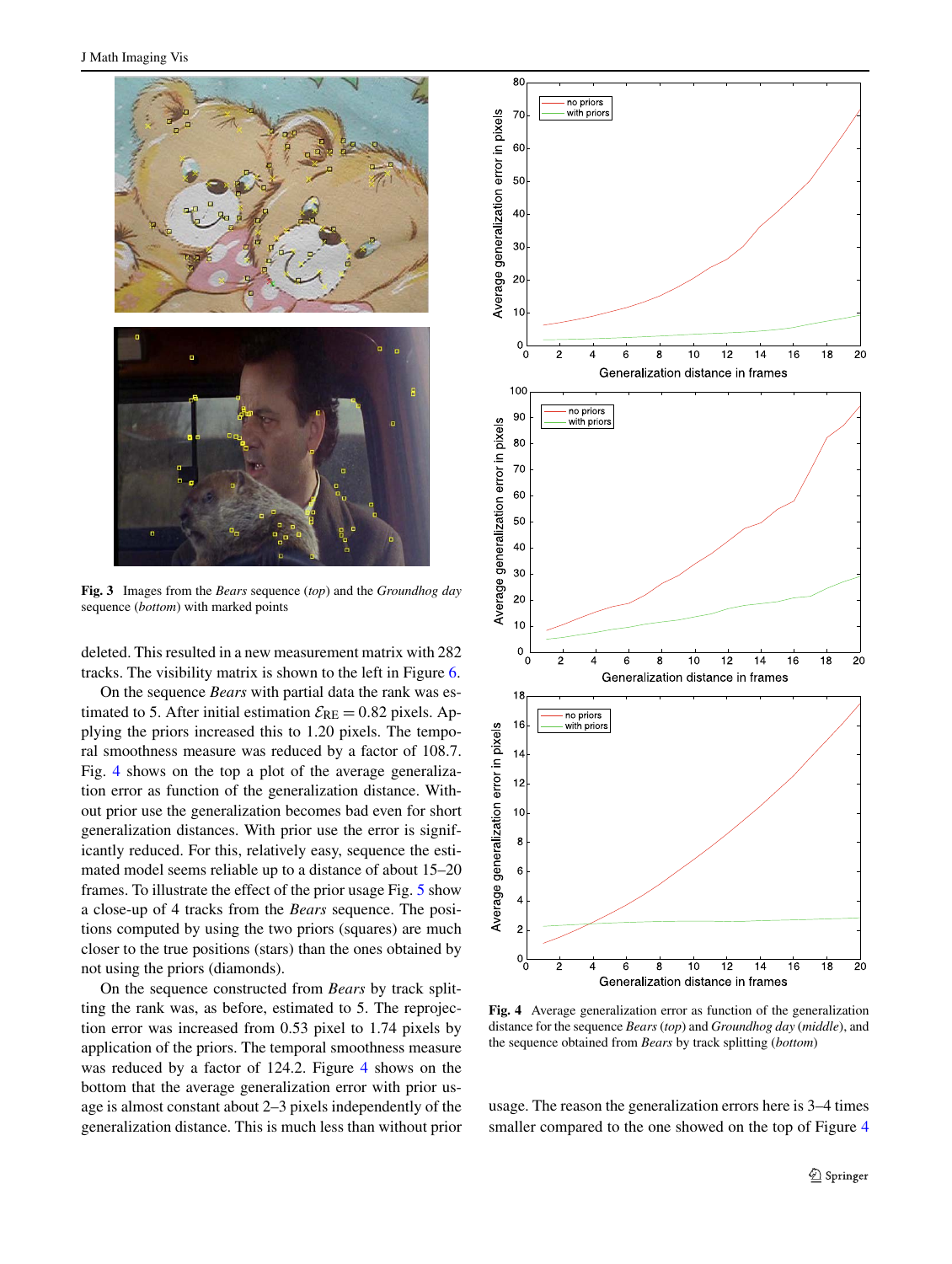<span id="page-9-0"></span>

**Fig. 5** Close-up sequence of 4 point tracks which visible parts (use for training) all ending close to frame number 47. 'True' positions, given by the tracker, are shown by *stars*. Predicted positions estimated without using the priors are shown by *diamonds*. Predicted positions estimated with use of the priors are shown by *squares*



**Fig. 6** *Left*: Visibility matrix for measurement matrix constructed by splitting the tracks of *Bears* in 3. *Right*: Glued tracks

is that here most data is maintained. The data is just split into more tracks.

On the sequence *Groundhog day* the rank was estimated to 14, indicating the difficulty of the sequence. The initial reprojection error was increased from 0.96 pixel to 1.62 pixels by application of the priors. The temporal smoothness measure was reduced by a factor of 5660.3. Figure [4](#page-8-0) shows in the middle that the improvement in generalization still is significant, but less impressive compared to the other two sequences. A main reason is that here the assumption on scene smoothness made for the surface shape prior does not exactly match the physical scene behavior.

## 7.3 Experiments with Track Gluing

Often tracks are split due to imperfect tracking and it would be advantageous to glue together the parts. The experiments reported above indicate that without the priors the generalization error would be too large to allow a detection of split tracks. With use of the priors this however might be possible. Below we report a simple experiment using the previously described data obtained from *Bears* by splitting each track in three. Figure  $6$  show to the left the visibility matrix of the data.

After having estimated the model a gluing algorithm was run. This worked by iteratively gluing a point track with the best fitting track located up to 8 frames before or after the point track. A threshold on the fit was used to stop the gluing process. The resulting matrix of glued tracks showed to the right in Fig. 6 was identical to the original unsplit measurement matrix, *i.e.* the gluing was perfect. Probably this result is due to the simplicity of the deformation. In cases where tracks are split in more shorter sub-tracks a complete gluing cannot be made in a single pass because the reliable generalization distance still is limited. In such cases the estimation and gluing processes may be iterated.

## **8 Conclusions**

We described an implicit non-rigid Structure-from-Motion approach with priors for temporal smoothness and surface shape coherency. We showed that the priors significantly improves the prediction of points projections in frames where data is missing, *i.e.* the generalization ability. Experiments have shown the improvement of the priors sufficient for gluing together point tracks split by imperfect tracking. To our knowledge our approach to Non-rigid Structure-from-Motion is the first that simultaneously can handle a substantial amount of missing data and outliers, can estimate the rank of the measurement matrix, and includes generic prior knowledge on temporal and surface smoothness. We expect the temporal smoothness prior to drive the estimated model closer to an explicit configuration. Further work will show how much this helps in upgrading to metric.

## **Appendix: Proof: Maximizing the Temporal Smoothness Prior**

Below we sketch a proof that by choosing  $\mathcal A$  as in ([19\)](#page-6-0) the temporal smoothness measure  $(16)$  is minimized. Thus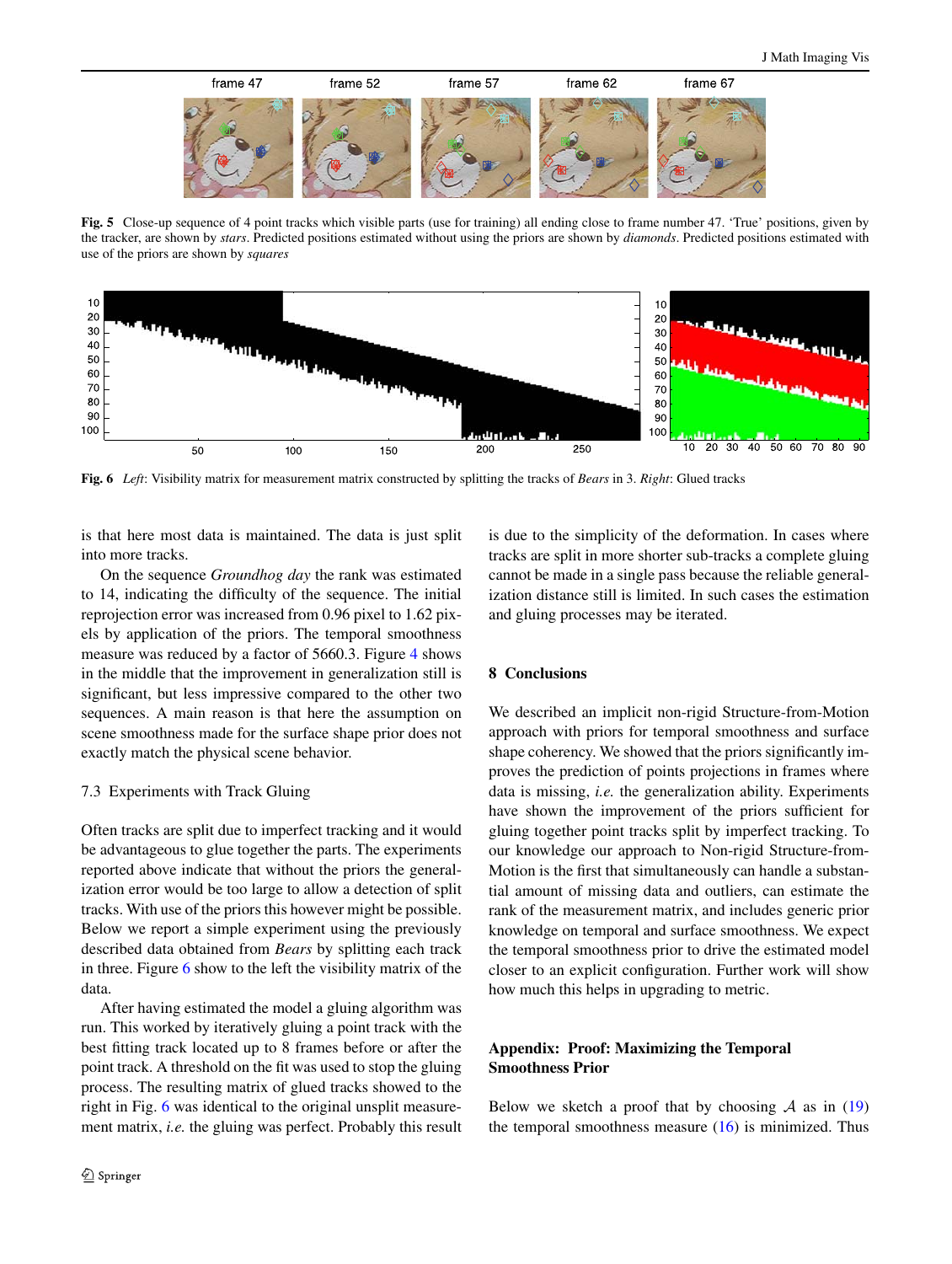<span id="page-10-0"></span>we find the implicit coordinates maximizing the temporal smoothness. Let  $L = U\Sigma V^T$  be an SVD of L. Let  $\mathcal{A} = QDW$ be an SVD of A. We parameterize A as  $A = QD$  since  $\mathcal{E}_J(\mathsf{J}\mathcal{A}) = \mathcal{E}_J(\mathsf{J}\mathsf{Q}\mathsf{D})$ . Let  $\mathsf{Y} = \mathsf{V}^\mathsf{T}\mathsf{Q} \in \mathcal{O}(r)$ . We can rewrite  $\mathcal{E}_J(\mathsf{J}\mathcal{A})$  as:

$$
\|\mathbf{L}\mathcal{A}\|^2 = \|\mathbf{U}\Sigma\mathbf{V}^\mathsf{T}\mathbf{Q}\mathbf{D}\|^2
$$
  
=  $\|\Sigma\mathbf{Y}\mathbf{D}\|^2 = d_1^2 \|\Sigma\mathbf{y}_1\|^2 + \dots + d_r^2 \|\Sigma\mathbf{y}_r\|^2$ , (24)

where  $d_r \geq d_{r-1} \geq \cdots \geq d_1 \geq 0$  and with  $y_i$  the columns of Y. We want to find the  $y_i$  and the  $d_k$  minimizing the expression under the constraints that  $\prod d_k = 1$ , and that Y is orthonormal. Due to the ordering of the singular values we can split the minimization problem into *r* subproblems corresponding to the terms in the sum. From this we get  $Y = I$ , *i.e.*  $Q = V$ . The minimization problem then is reduced to:

$$
\min_{\{d_k\}, \prod d_k = 1, d_r \ge \dots \ge d_1 \ge 0} \sum_{k=1}^r (\sigma_k d_k)^2.
$$
 (25)

Introducing Lagrange multipliers  $\lambda$  and  $\mu_i$  a compound objective function is formulated:

$$
\min_{\{d_k\}} \sum_{k=1}^r (\sigma_k d_k)^2 + \lambda \left( \prod_{z=1}^r d_z - 1 \right) + \sum_{j=1}^r \mu_j (d_j - d_{j-1}).
$$
\n(26)

It can easily be shown that this function has a minimum given by:

$$
2\sigma_k^2 d_k = \lambda \left( \prod_{z=1, z \neq k}^r d_z \right) = \frac{\lambda}{d_k}.
$$
 (27)

Letting  $\alpha = \sqrt{\lambda/2}$  and checking the unit determinant constraint it is seen that:

$$
\alpha = \sqrt{\prod_{k=1}^{r} \sigma_k}.
$$
\n(28)

Putting things together we reach expression ([19](#page-6-0)).

To show that the minimum is global the Karush-Kuhn-Tucker conditions can be applied. A sufficient condition for the minimum to be global is that the three terms in  $(26)$  are twice differentiable and that the Hessian matrix evaluated in  $\mathbb{R}^{r+}$  is positive semi-definite. The Hessian for the first term is diagonal with elements  $2\sigma_k^2$ . The last term is linear so the Hessian is a positive semi-definite null matrix. The Hessian for the second term  $\prod_{z=1}^{r} d_z$  is given by:

$$
\mathsf{H} = \begin{pmatrix} 0 & \prod_{i \neq 1,2}^{r} d_i & \cdots & \prod_{i \neq 1,r}^{r} d_i \\ \prod_{i \neq 1,2}^{r} d_i & 0 & \cdots & \prod_{i \neq 2,r}^{r} d_i \\ \vdots & \vdots & \vdots & \vdots \\ \prod_{i \neq 1,r}^{r} d_i & \prod_{i \neq 2,r}^{r} d_i & \cdots & 0 \end{pmatrix} . \tag{29}
$$

For  $\mathbf{x} \in \mathbb{R}^{r+1}$  it is clear that  $\mathbf{x}^\top \mathbf{H} \mathbf{x} \geq 0$ , so H is positive semidefinite in R*r*+.

#### **References**

- 1. Aanæs, H., Kahl, F.: Estimation of deformable structure and motion. In: The Vision and Modeling of Dynamic Scenes Workshop (2002)
- 2. Bartoli, A., Olsen, S.: A batch algorithm for implicit non-rigid shape and motion recovery. In: Workshop on Dynamical Vision at ICCV'05 (2005)
- 3. Brand, M.: Morphable 3D models from video. In: Conf. on Computer Vision and Pattern Recognition, pp. 456–463 (2001)
- 4. Brand, M.: A direct method for 3D factorization of nonrigid motion observed in 2D. In: Conf. on Computer Vision and Pattern Recognition, pp. 122–128 (2005)
- 5. Bregler, C., Hertzmann, A., Biermann, H.: Recovering non-rigid 3D shape from image streams. In: Conf. on Computer Vision and Pattern Recognition, pp. 690–696 (2000)
- 6. Buchanan, A.M., Fitzgibbon, A.W.: Damped Newton algorithms for matrix factorization with missing data. In: Conf. on Computer Vision and Pattern Recognition, pp. 316–322 (2005)
- 7. Del Bue, A., Lladó, X., de Agapito, L.: Non-rigid metric shape and motion recovery from uncalibrated images using priors. In: Conf. on Computer Vision and Pattern Recognition, pp. 1191– 1198 (2006)
- 8. Hartley, R.I., Zisserman, A.: Multiple View Geometry in Computer Vision, 2nd edn. Cambridge University Press, Cambridge (2003)
- 9. Jacobs, D.W.: Linear fitting with missing data for structure-frommotion. Comput. Vis. Image Underst. **82**(1), 57–81 (2001)
- 10. Martinec, D., Pajdla, T.: 3D reconstruction by fitting low-rank matrices with missing data. In: Conf. on Computer Vision and Pattern Recognition, pp. 198–205 (2005)
- 11. Olsen, S., Bartoli, A.: Using priors for improving generalization in non-rigid structure-from-motion. In: Proceedings of the British Machine Vision Conference, pp. 1050–1059 (2007)
- 12. Roy-Chowdhury, A.K.: A measure of deformability of shapes, with application to human motion analysis. In: Conf. on Computer Vision and Pattern Recognition, pp. 398–404 (2005)
- 13. Tomasi, C., Kanade, T.: Shape and motion from image streams under orthography: A factorization method. Int. J. Comput. Vis. **9**(2), 137–154 (1992)
- 14. Torr, P.H.S.: Bayesian model estimation and selection for epipolar geometry and generic manifold fitting. Int. J. Comput. Vis. **50**(1), 27–45 (2002)
- 15. Torr, P.H.S., Zisserman, A.: MLESAC: A new robust estimator with application to estimating image geometry. Comput. Vis. Image Underst. **78**, 138–156 (2000)
- 16. Torresani, L., Bregler, C.: Space-time tracking. In: European Conference on Computer Vision, pp. 801–812 (2002)
- 17. Torresani, L., Hertzmann, A.: Automatic non-rigid 3D modeling from video. In: European Conference on Computer Vision, pp. 299–312 (2004)
- 18. Torresani, L., Hertzmann, A., Bregler, C.: Non-rigid structurefrom-motion: Estimating shape and motion with hierarchical priors. In: IEEE PAMI (2007)
- 19. Torresani, L., Yang, D.B., Alexander, E.J., Bregler, C.: Tracking and modeling non-rigid objects with rank constraints. In: Conf. on Computer Vision and Pattern Recognition, pp. 493–500 (2001)
- 20. Triggs, B.: Linear projective reconstruction from matching tensors. Image Vis. Comput. **15**(8), 617–625 (1997)